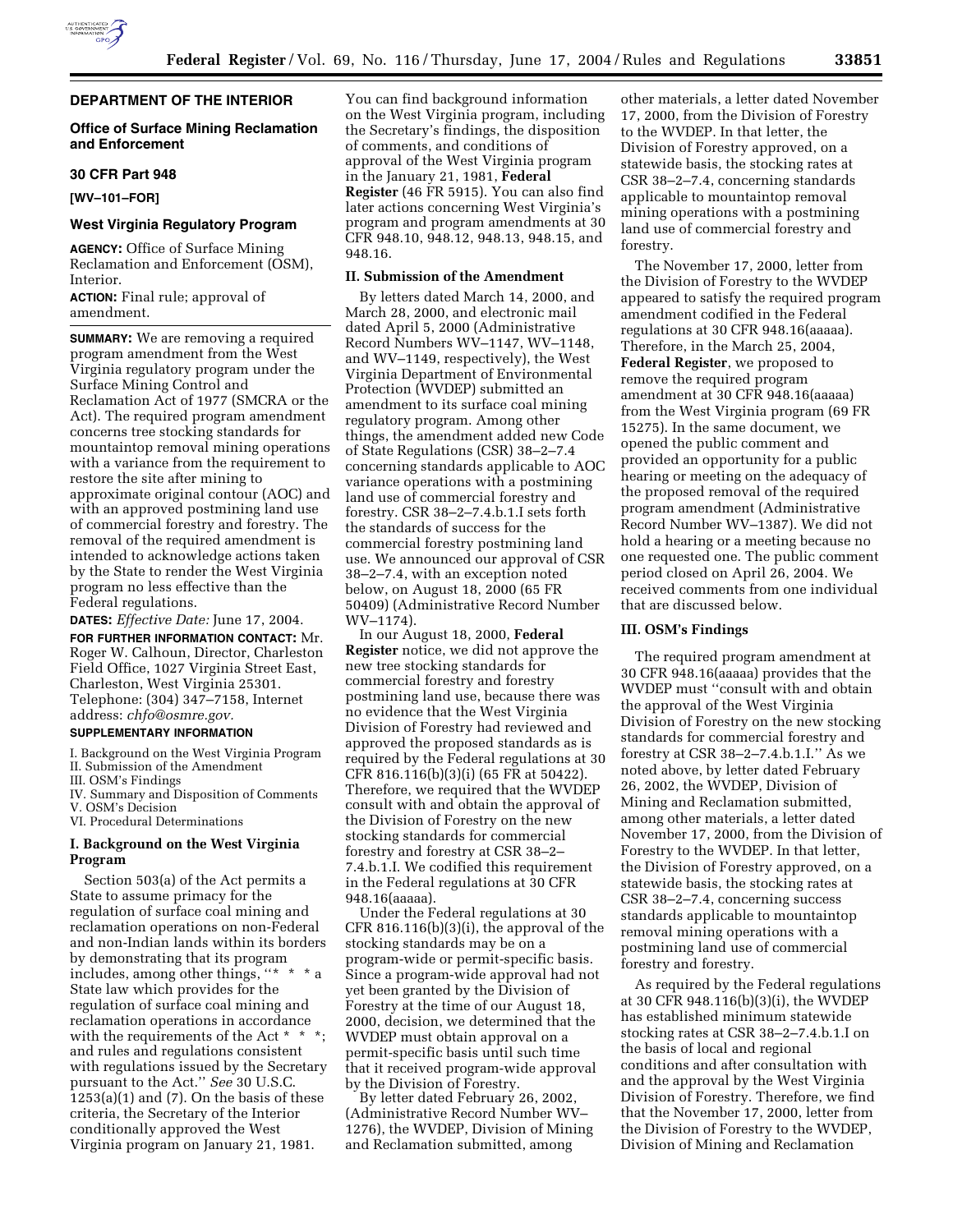satisfies the required program amendment at 30 CFR 948.16(aaaaa), which can be removed.

We did not approve the tree stocking standards for commercial forestry and forestry postmining land use at CSR 38– 2–7.4.b.1.I. in our August 18, 2000, decision because there was no evidence that the West Virginia Division of Forestry had reviewed and approved the proposed standards as is required by the Federal regulations at 30 CFR 816.116(b)(3)(i). Consequently, we prohibited the WVDEP from implementing those standards until the required amendment at 30 CFR 948.16(aaaaa) had been satisfied. That is, we only needed the Division of Forestry's concurrence to find the standards at CSR 38–2–7.4.b.1.I. to be consistent with the Federal regulations at 30 CFR 816.116(b)(3). Because the concurrence of the Division of Forestry has been received and the required program amendment at 30 CFR 948.16(aaaaa) has been satisfied, we are approving the stocking rates at CSR 38– 2–7.4.b.1.I. These standards can now be implemented on a statewide basis.

# **IV. Summary and Disposition of Comments**

### *Public Comments*

One comment was received in response to our request for comments from the public on the proposed removal of the required program amendment at 30 CFR 948.16(aaaaa) (*see* section II of this preamble). The commenter requested that the proposed rule to remove the required amendment at 30 CFR 948.16(aaaaa) be re-posted, because it was not clear exactly what was being proposed (Administrative Record Number WV–1393).

We disagree with the comment that the proposed rule notice published on March 25, 2004, is unclear. We believe that the proposed rule notice adequately describes the fact that we proposed to remove the required program amendment codified in the Federal regulations at 30 CFR 948.16(aaaaa) because the State submitted a letter that satisfies the required amendment.

In the March 25, 2004, proposed notice, we stated that ''we required that the WVDEP consult with and obtain the approval of the Division of Forestry on the new stocking standards for commercial forestry and forestry at CSR 38–2–7.4.b.1.I.'' We further stated that ''[w]e codified this requirement in the Federal regulations at 30 CFR 948.16(aaaaa).'' Also in the March 25, 2004, notice, we proposed to remove the required amendment at 30 CFR 948.16(aaaaa) because, we said, ''it

appears that the November 17, 2000, letter from the Division of Forestry to the WVDEP satisfies the required program amendment at 30 CFR 948.16(aaaaa).''

We also explained that the WVDEP, Division of Mining and Reclamation had submitted on February 26, 2002, a letter to us dated November 17, 2000, from the Division of Forestry to the WVDEP. In that letter, the Division of Forestry approved, on a statewide basis, the stocking rates at CSR 38–2–7.4, concerning standards applicable to mountaintop removal mining operations with a postmining land use of commercial forestry and forestry. We believe that we have adequately explained the purpose of the March 25, 2004, proposed rule notice and our proposed intent to remove the required program amendment codified at 30 CFR 948.16(aaaaa). Therefore, we maintain that the notice in question does not need to be re-posted.

The commenter also stated that it was clear that mountaintop removal mining is causing environmental damage, and OSM has been lax and negligent in allowing this environmental damage to continue. In response, we believe that the State's adoption of the stocking standards for commercial forestry and forestry at CSR 38–2–7.4.b.1.I. will help ensure that mountaintop removal mining activities in the State will comply with the State requirements that are specifically authorized under SMCRA.

We note that we received comments from the West Virginia Coal Association on the State's program amendments dated February 26, and a related submittal dated March 8, 2002, but none of the comments specifically addressed the stocking standards for commercial forestry and forestry at CSR 38–2– 7.4.b.1.I., that were the subject of the required program amendment codified at 30 CFR 948.16(aaaaa).

### *Federal Agency Comments*

Under 30 CFR 732.17(h)(11)(i) and section 503(b) of SMCRA, on March 11, 2002, we requested comments on the State's February 26 and March 8, 2002, amendments from various Federal agencies with an actual or potential interest in the West Virginia program (Administrative Record Number WV– 1284). We received comments from three Federal agencies which included the U.S. Army Corps of Engineers, the National Park Service, and the U.S. Environmental Protection Agency. However, none of the comments that we received from the National Park Service or the U.S. Army Corps of Engineers pertained to the State's stocking

standards for mountaintop removal mining operations with a postmining land use of commercial forestry and forestry (Administrative Record Numbers WV–1289 and WV–1291). We did not specifically ask for Federal agency comments on the proposed removal of 30 CFR 948.16(aaaaa).

# *Environmental Protection Agency (EPA) Comments*

Under 30 CFR 732.17(h)(11)(ii), we are required to obtain written concurrence from EPA for those provisions of the program amendment that relate to air or water quality standards issued under the authority of the Clean Water Act (33 U.S.C. 1251 *et seq.*) or the Clean Air Act (42 U.S.C. 7401 *et seq.*).

By letter dated March 11, 2002, we requested comments and the concurrence from EPA with regard to the State program amendments of February 26 and March 8, 2002, which included the Division of Forestry's concurrence on the State's proposed stocking standards for commercial forestry and forestry (Administrative Record Number WV–1283).

On April 10, 2002, EPA commented and provided its concurrence on the proposed State program amendments of February 26 and March 8, 2002 (Administrative Record Number WV– 1294). Because the proposed removal of the required amendment at 30 CFR 948.16(aaaaa) did not pertain to air or water quality standards, we did not ask EPA for its concurrence on the proposed removal of that required amendment after we announced our proposed rule in the **Federal Register** on March 25, 2004 (Administrative Record Number WV–1387). None of the earlier comments provided us by EPA pertained to the stocking standards for mountaintop removal mining operations with a postmining land use of commercial forestry and forestry.

### **V. OSM's Decision**

Based on the above findings, we are removing the required program amendment codified at 30 CFR 948.16(aaaaa) and we are approving the stocking standards for commercial forestry and forestry at CSR 38–2– 7.4.b.1.I.

To implement this decision, we are amending the Federal regulations at 30 CFR part 948, which codify decisions concerning the West Virginia program. We find that good cause exists under 5 U.S.C. 553(d)(3) to make this final rule effective immediately. Section 503(a) of SMCRA requires that the State's program demonstrate that the State has the capability of carrying out the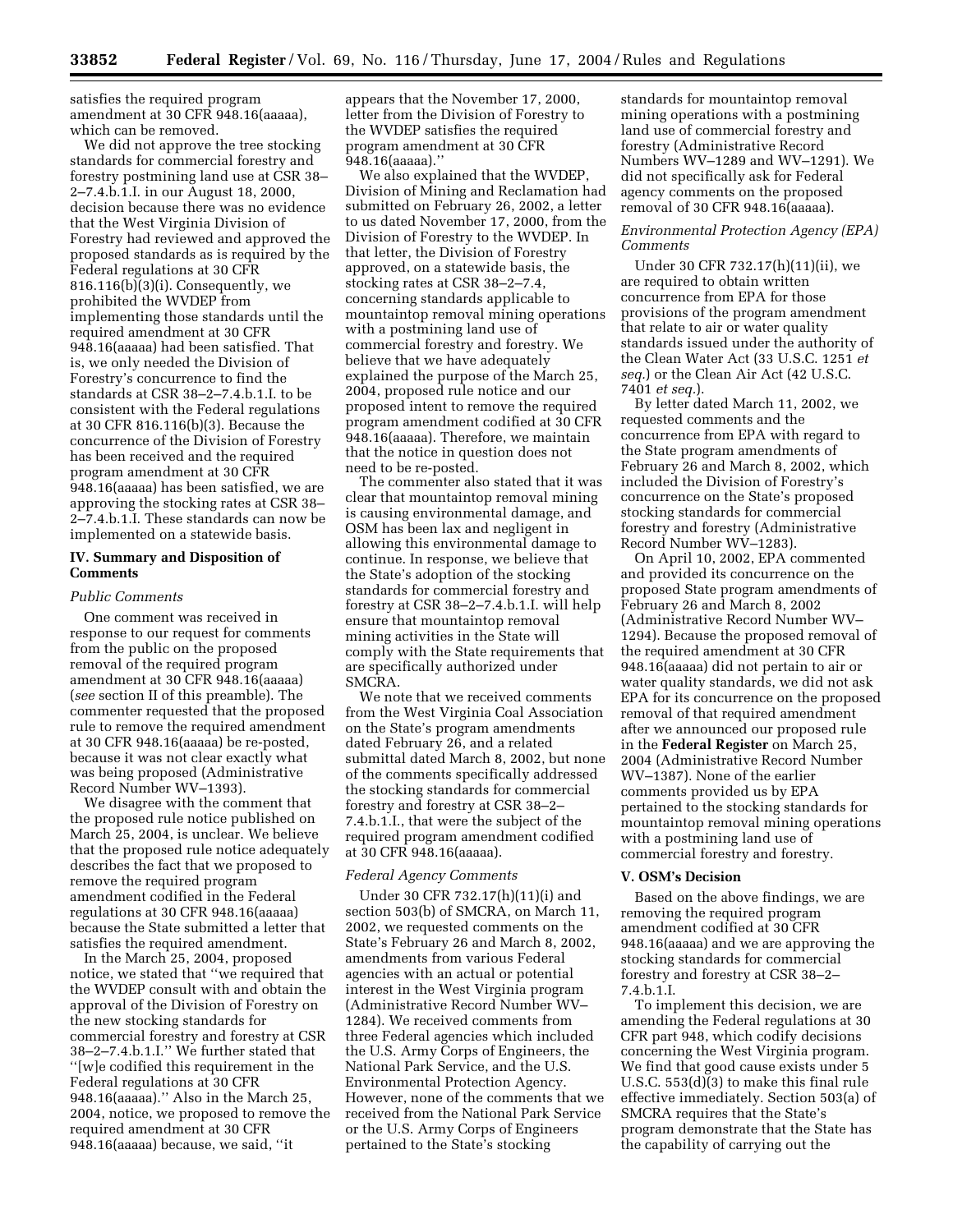provisions of the Act and meeting its purposes. Making this rule effective immediately will expedite that process. SMCRA requires consistency of State and Federal standards.

## **VI. Procedural Determinations**

#### *Executive Order 12630—Takings*

This rule does not have takings implications. This determination is based on the analysis performed for the counterpart Federal regulation.

# *Executive Order 12866—Regulatory Planning and Review*

This rule is exempt from review by the Office of Management and Budget under Executive Order 12866.

# *Executive Order 12988—Civil Justice Reform*

The Department of the Interior has conducted the reviews required by section 3 of Executive Order 12988 and has determined that this rule meets the applicable standards of subsections (a) and (b) of that section. However, these standards are not applicable to the actual language of State regulatory programs and program amendments because each program is drafted and promulgated by a specific State, not by OSM. Under sections 503 and 505 of SMCRA (30 U.S.C. 1253 and 1255) and the Federal regulations at 30 CFR 730.11, 732.15, and 732.17(h)(10), decisions on proposed State regulatory programs and program amendments submitted by the States must be based solely on a determination of whether the submittal is consistent with SMCRA and its implementing Federal regulations and whether the other requirements of 30 CFR parts 730, 731, and 732 have been met.

### *Executive Order 13132—Federalism*

This rule does not have federalism implications. SMCRA delineates the roles of the Federal and State governments with regard to the regulation of surface coal mining and reclamation operations. One of the purposes of SMCRA is to ''establish a nationwide program to protect society and the environment from the adverse effects of surface coal mining operations.'' Section 503(a)(1) of SMCRA requires that State laws regulating surface coal mining and reclamation operations be ''in accordance with'' the requirements of SMCRA, and section 503(a)(7) requires that State programs contain rules and regulations ''consistent with'' regulations issued by the Secretary pursuant to SMCRA.

# *Executive Order 13175—Consultation and Coordination With Indian Tribal Governments*

In accordance with Executive Order 13175, we have evaluated the potential effects of this rule on federallyrecognized Indian tribes and have determined that the rule does not have substantial direct effects on one or more Indian tribes, on the relationship between the Federal government and Indian tribes, or on the distribution of power and responsibilities between the Federal government and Indian tribes. The basis for this determination is our decision is on a State regulatory program and does not involve Federal regulations involving Indian lands.

# *Executive Order 13211—Regulations That Significantly Affect the Supply, Distribution, or Use of Energy*

On May 18, 2001, the President issued Executive Order 13211 which requires agencies to prepare a Statement of Energy Effects for a rule that is (1) considered significant under Executive Order 12866, and (2) likely to have a significant adverse effect on the supply, distribution, or use of energy. Because this rule is exempt from review under Executive Order 12866 and is not expected to have a significant adverse effect on the supply, distribution, or use of energy, a Statement of Energy Effects is not required.

#### *National Environmental Policy Act*

This rule does not require an environmental impact statement because section 702(d) of SMCRA (30 U.S.C. 1292(d)) provides that agency decisions on proposed State regulatory program provisions do not constitute major Federal actions within the meaning of section 102(2)(C) of the National Environmental Policy Act (42 U.S.C. 4332(2)(C)).

# *Paperwork Reduction Act*

This rule does not contain information collection requirements that require approval by OMB under the Paperwork Reduction Act (44 U.S.C. 3507 *et seq.*).

## *Regulatory Flexibility Act*

The Department of the Interior certifies that this rule will not have a significant economic impact on a substantial number of small entities under the Regulatory Flexibility Act (5 U.S.C. 601 *et seq.*). The State submittal, which is the subject of this rule, is based upon counterpart Federal regulations for which an economic analysis was prepared and certification made that

such regulations would not have a significant economic effect upon a substantial number of small entities. In making the determination as to whether this rule would have a significant economic impact, the Department relied upon the data and assumptions for the counterpart Federal regulations.

# *Small Business Regulatory Enforcement Fairness Act*

This rule is not a major rule under 5 U.S.C. 804(2), the Small Business Regulatory Enforcement Fairness Act. This rule: (a) Does not have an annual effect on the economy of \$100 million; (b) will not cause a major increase in costs or prices for consumers, individual industries, Federal, State, or local government agencies, or geographic regions; and (c) does not have significant adverse effects on competition, employment, investment, productivity, innovation, or the ability of U.S.-based enterprises to compete with foreign-based enterprises. This determination is based upon the analysis performed under various laws and executive orders for the counterpart Federal regulations.

## *Unfunded Mandates*

This rule will not impose an unfunded mandate on State, local, or tribal governments or the private sector of \$100 million or more in any given year. This determination is based upon the analysis performed under various laws and executive orders for the counterpart Federal regulations.

## **List of Subjects in 30 CFR Part 948**

Intergovernmental relations, Surface mining, Underground mining.

Dated: May 14, 2004.

#### **Brent Wahlquist,**

*Regional Director, Appalachian Regional Coordinating Center.*

■ For the reasons set out in the preamble, 30 CFR part 948 is amended as set forth below:

# **PART 948—WEST VIRGINIA**

■ 1. The authority citation for part 948 continues to read as follows:

**Authority:** 30 U.S.C. 1201 *et seq.*

■ 2. Section 948.15 is amended by adding a new entry to the table in chronological order by ''Date of publication of final rule'' to read as follows:

# **§ 948.15 Approval of West Virginia regulatory program amendments.**

\* \* \* \* \*